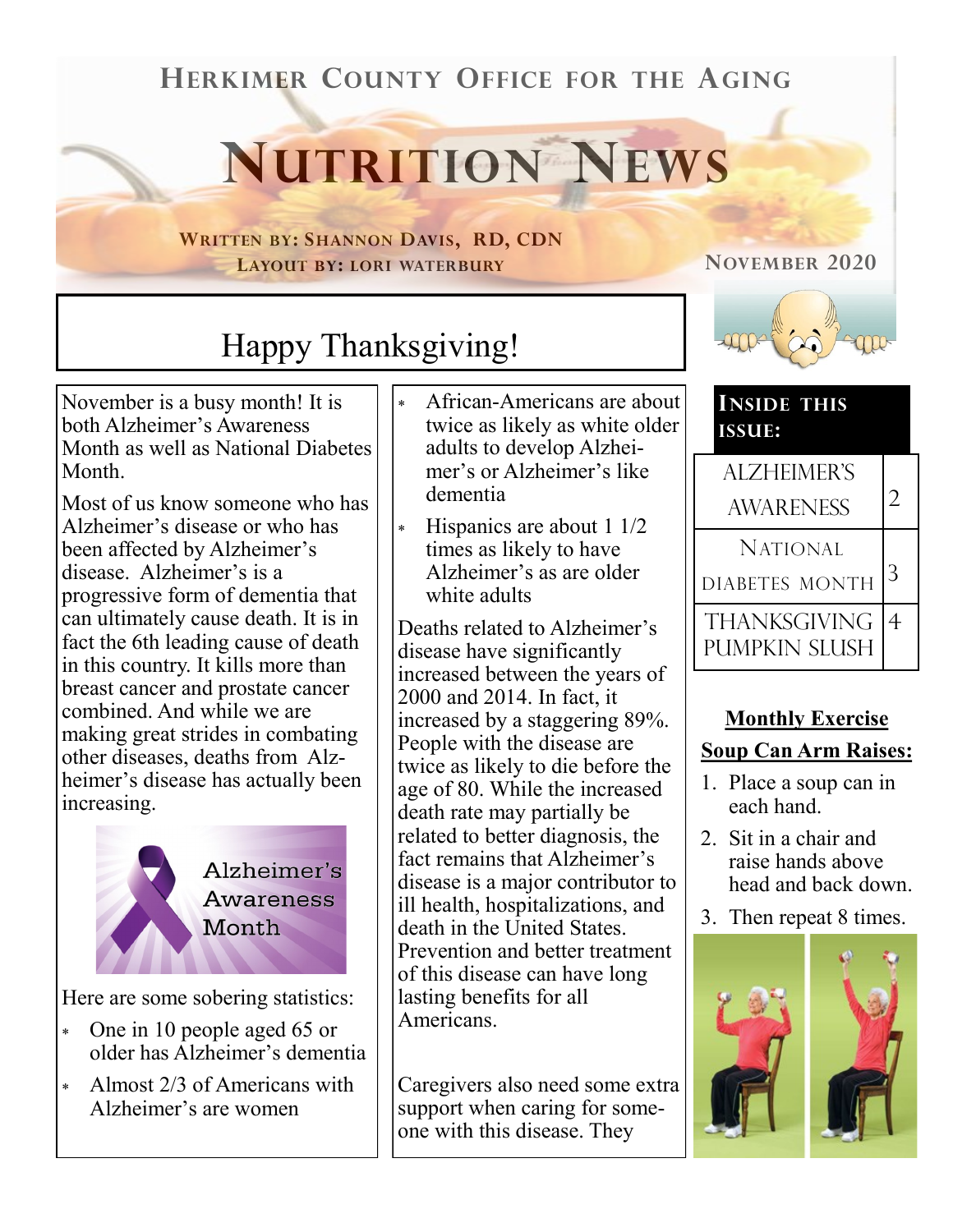often neglect their own needs when caring for others. You cannot care for a loved one without caring for yourself.

While there is no specific recommended diet to prevent Alzheimer's disease, some studies suggest that following a Mediterranean diet may offer some protective benefits. Research has suggested the following links between the development of Alzheimer's disease in individuals who closely follow a Mediterranean diet.

- Slower cognitive decline in adults
- Reduces the risk of mild cognitive impairment, which is a transitional stage between the cognitive decline of normal again and the more serious memory problems seen in dementia and Alzheimer's disease
- Reduces the risk of mild cognitive impairment progressing into Alzheimer's disease
- Slows the progression of Alzheimer's disease and prevents disease related deaths

Although it's unclear why following a Mediterranean diet may protect brain function, it is clear that this diet offers additional health benefits as well. A traditional Mediterranean diet may reduce your risk of heart disease, cancer, and Parkinson's disease. While the diet recognizes the importance of being physically active and enjoying meals with friends and family, its key components are as follows:

• Eating primarily plant based foods, such as fruits and vegetables, whole grains, legumes, and nuts

- Replacing butter with healthy fats, such as olive oil
- Using herbs and spices instead of salt to flavor foods
- Limiting red meat to no more than a few times a month
- Eating fish and poultry at least twice a week
- Drinking red wine in moderation (optional)

As mentioned, nuts are part of the Mediterranean diet. Nuts are generally high in fat but most of the fat is considered heart healthy. Because nuts are also high in calories, they not be eaten in large amounts. And candied or honey-roasted nuts, as well as those that are heavily salted, should be limited.

The focus of the Mediterranean diet isn't

limiting total fat consumption, but rather it's about choosing fats that are heat healthy. Saturated fats and hydrogenated oils (trans fats) are discouraged, as they may both



contribute to developing heart disease. Olive oil is the primary source of fat. "Extra-virgin" and "virgin" olive oils are the least processed forms and also contain the highest levels of protective plant compounds that add antioxidants.

Canola oil (although it does contain unsaturated fats) also contains linolenic acid, which is beneficial. Fatty fish (which is incorporated into the Mediterranean diet) are rich sources of omega 3 fatty acids. These fish include mackerel, lake trout, herring, sardines, albacore tuna, and salmon. Omega 3 fatty acids lower triglycerides, decrease blood clotting, and are associated with decreased incidence of sudden heart attacks. They also improve the health of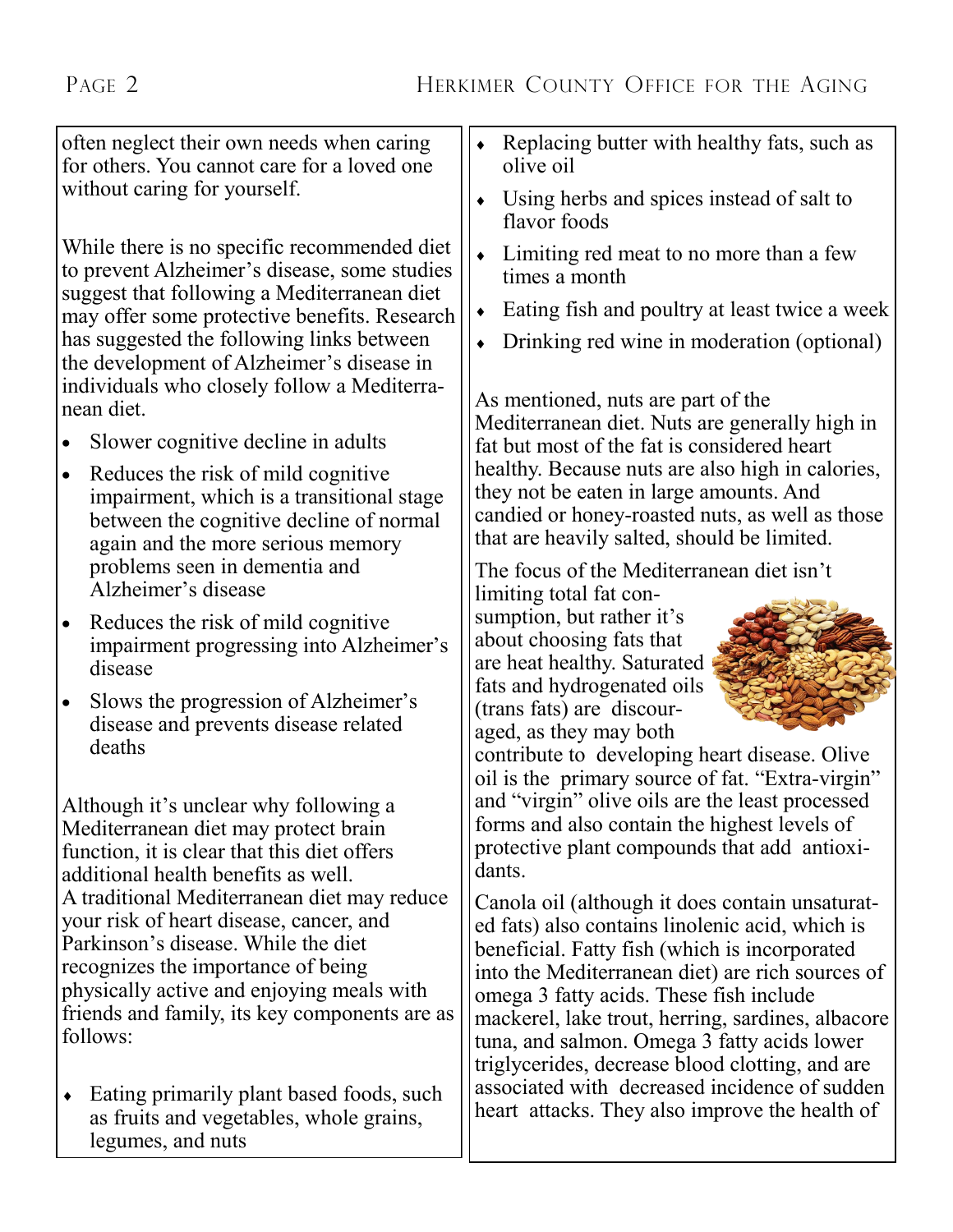your blood vessels and can moderate your blood pressure.

November is also National Diabetes Month. According to the American Diabetes Association, almost 10% of the American population has a form of diabetes. The percentage of Americans aged 65 and over still have the highest rate, at just over 25%.

Diabetes is a disease that affects how your body metabolizes blood glucose, or blood sugar. Not



only does glucose supply your cells with energy for your muscles and other tissues, but it also is the brain's main source of fuel. If you are diabetic, regardless of which type you have, it means

that at times you have too much glucose in your bloodstream.

Symptoms of diabetes can depend on how high your blood sugar is. Some people may not have any symptoms at all! Type I diabetics tend to have more severe symptoms that come on very quickly. Here are some of the symptoms that you may experience:

- Increased thirst
- Frequent urination
- Extreme hunger
- Unexplained weight loss
- Presence of ketones in the urine (ketones area result of muscle and fat breakdown)
- Fatigue
- Irritability
- Blurred vision
- Slow healing sores
- Frequent infections, such as gum or skin infection

There are a number of risk factors that influence whether or not you will develop diabetes in your lifetime. These include family history, environmental factors (such as exposure to certain viruses), weight, inactivity, race (African Americans and Hispanics are at an increased risk), and age (your risk of developing diabetes increases as you age).

Long term consequences of diabetes (especially in poorly controlled diabetics) can have a huge impact on your health. Diabetes increases your risk of cardiovascular disease, nerve damage (neuropathy), kidney damage (nephropathy), and eye damage (retinopathy).

As you might expect, diet plays a large role in the management of diabetes. Foods that contain carbohydrates are more likely to raise your blood sugar and therefore need to be controlled. Carbohydrate rich foods include breads, cereals, pastas, rice, potatoes, fruits, and dairy products. Working with a certified diabetes educator and a registered dietitian can help you plan your intake to incorporate these foods while still maintaining safe blood sugar levels.

Exercise can also help control your blood sugar. Walking as little as 20 minutes five times a week has been shown to have a positive effect on keeping your blood sugar in an acceptable range. A balanced diet,